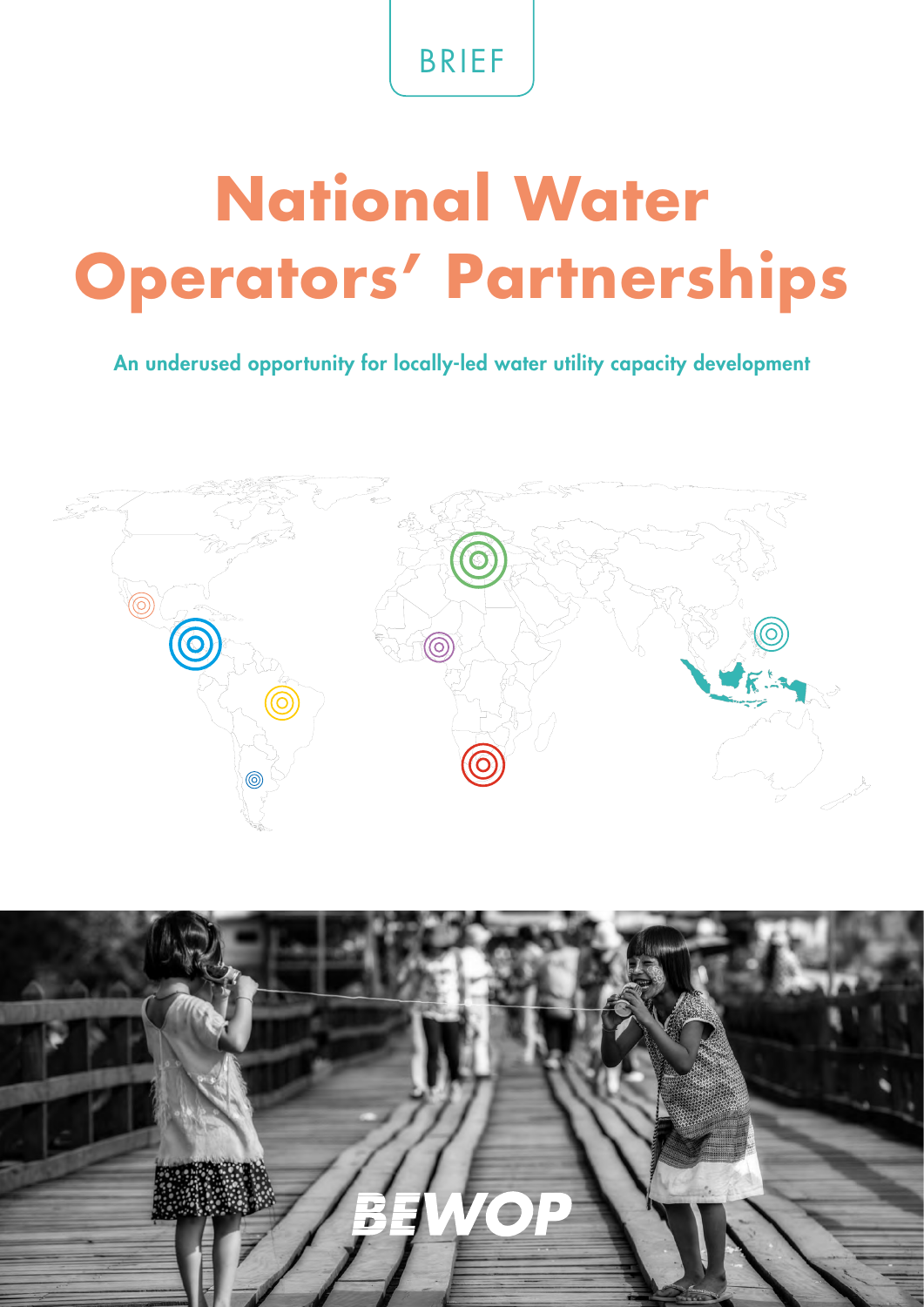**Water Operators' Partnerships** are increasingly being used as a means of strengthening water and sanitation utilities internationally. However National WOPs, or domestic WOPs, remain an underused opportunity for peer-led capacity development programs within countries.

Over the last 5 years, the WOP program Kemitraan Solidaritas, initiated and facilitated by PERPAMSI (Indonesian Association of Water Supply Companies), has established over 30 WOPs between Indonesia's operators.

Common traits between the utility partners – such as shared culture, language or institutional set-up – increase the effectiveness of these peer-support arrangements in national contexts. The Indonesian case shows that operating within the same tight-knit institutional framework, may also create conditions that further support the potential of national WOPs as an effective capacity development mechanism. The Indonesian example suggests high potential for capacity development through National WOPs programmes elsewhere, although context may vary from one country to another.

## What are National WOPs?

Like all WOPs, National WOPs are not-for-profit peer support partnerships between utilities, however in National WOPs, the utilities operate within the boundaries of the same country. National WOPs are taking place in a number of countries, but as they are generally small in nature and self-funded, they often go under the radar of global WOPs monitoring. Although few studies have been conducted on National WOPs, they are assumed to carry many of the advantages of south-south partnerships: such as easier knowledge sharing<sup>1</sup> owing to similarities in:



National WOPs are when the partnering utilities operate within the boundaries of the same country.

1. Dawes and Prefontaine, 2003.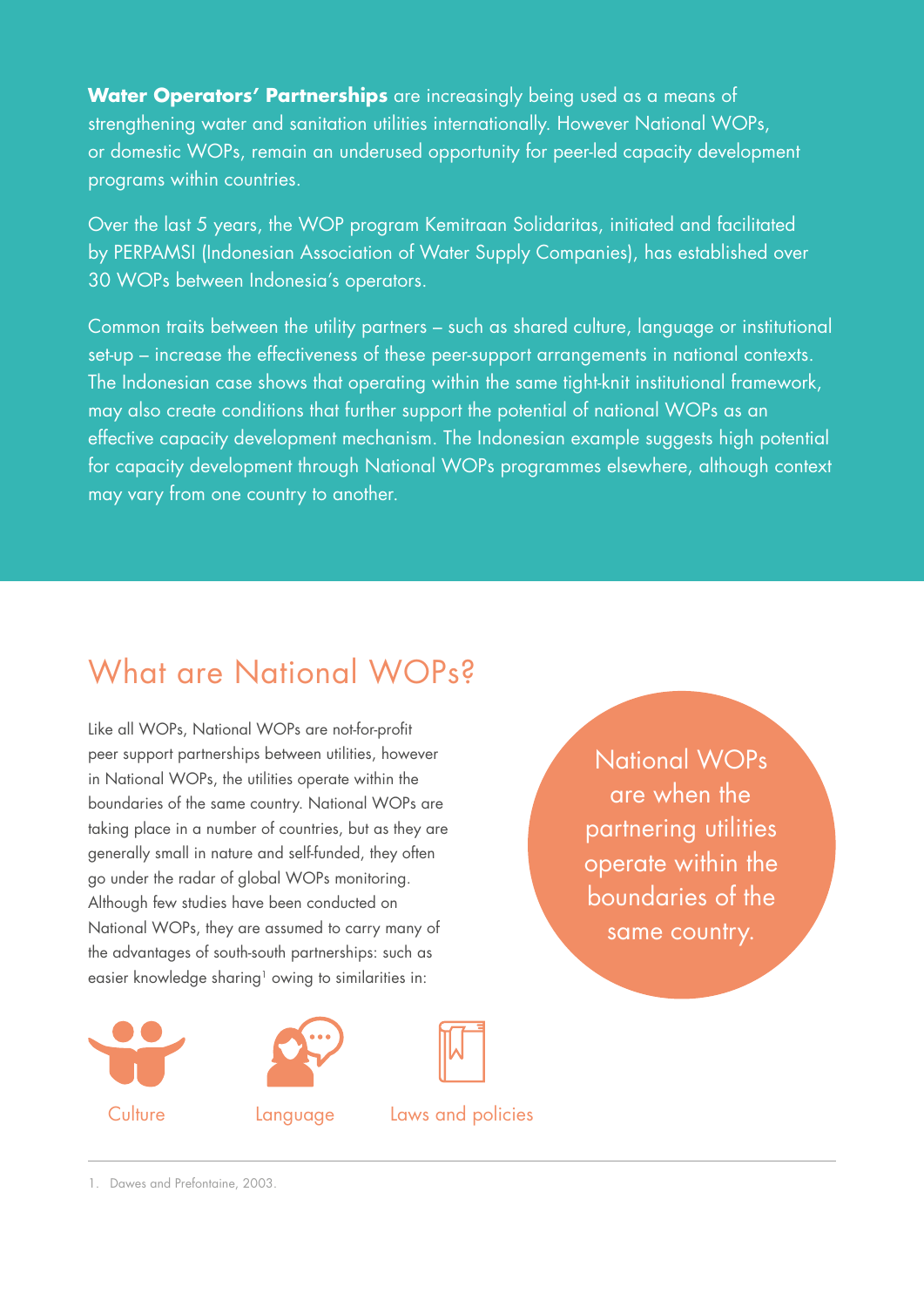## Water Supply Services in Indonesia

In Indonesia, water and sanitation services for urban areas are the responsibility of local governments, provided mostly through public utilities called Perusahaan Daerah Air Minum (PDAMs)<sup>2</sup>. Policy and regulatory responsibilities related to water issues are shared at the national level by a number of ministries, with the Ministry of Public Works most instrumental in the physical development of water services. At the regional and local levels, PDAMs are influenced and controlled by their owners (the mayor or chief of district), provincial governor and regional regulatory bodies.

Many PDAMs face considerable financial challenges which make them dependent on funds from either local or provincial governments and, particularly

for infrastructure development, on funds from the Ministry of Public Works. This financial dependency has an influence on the WOPs. The Ministry often determines WOPs themes (NRW is a favourite) and selects mentors, and the official results of WOPs often have consequences for whether a utility will receive funds. PDAMs are ranked in a nation-wide benchmarking program3 that distinguishes between 'healthy', 'less healthy' and 'unhealthy' utilities. The results of this exercise are widely used by governmental and non-governmental organizations as the basis for determining which utilities will be the recipients of support programs such as funds for infrastructural development. These results are also used to decide on the involvement of utilities in National WOPs as either a mentor or as a mentee.

2. *Perusahaan Daerah Air Minum (PDAM)* – Local Government-Owned Corporation for Drinking Water.

3. BPPSAM, 2013.

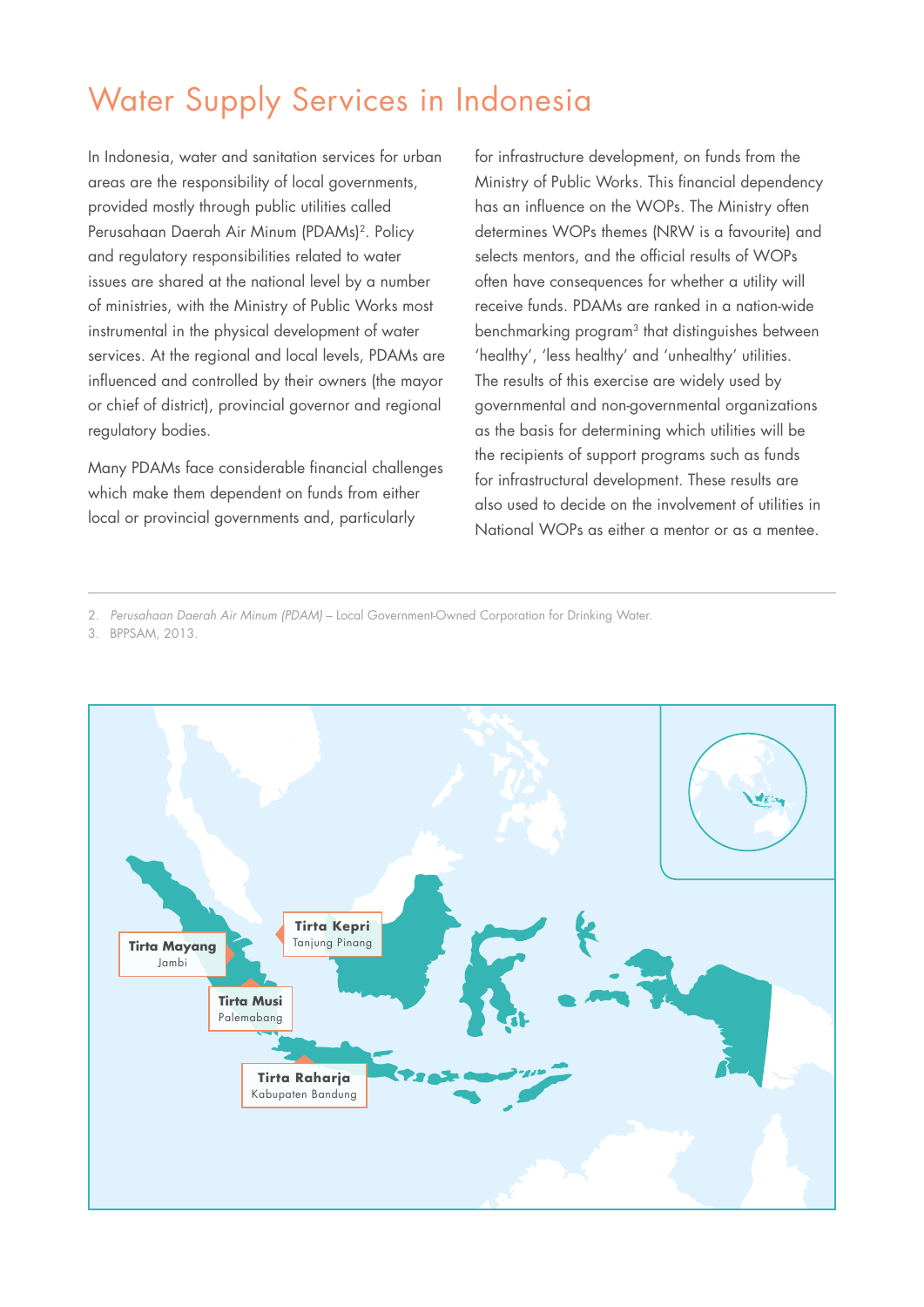#### **Long-term national WOP in Indonesia: Tirta Musi and Tirta Mayang**

In the 1990s, Tirta Mayang (PDAM Jambi) mentored Tirta Musi on GIS mapping of the water services infrastructure in Palembang. This WOP took place before PERPAMSI began facilitating national WOPs in Indonesia. For various reasons, the performance of Tirta Mayang deteriorated in the subsequent 15 years, and in 2012, based on its relative performance in NRW reduction, Tirta Musi became the mentor of Tirta Mayang in a WOP that both partners and the facilitator considered successful. Upon completion of the WOP, improvement within the mentee utility were put on hold as they were no longer identified as strategic priorities by senior

management of Tirta Mayang. In 2015/16 the collaboration resumed, thanks to the good relationship between the current managers of these two PDAMs and the mayors of their respective municipalities, Jambi and Palembang. Strong ties between the Director of Palembang and the municipality of Jambi has also facilitated the extension of the WOP to a municipal-wide effort.

#### **National WOPs in Indonesia**

The country's national water association, PERPAMSI, started facilitating National WOPs in 2011 with the conviction that the operators' shared language, culture, history and technology, Indonesian utilities would make them effective support partners<sup>4</sup>. To help the association establish its own WOP program, GWOPA set up a partnership between the Indonesian association and WaterLinks, an experienced Asian WOPs platform. Through this collaboration, PERPAMSI adapted WaterLinks' WOP approach to the local context, building on the principles of solidarity-based partnerships and developing its own set of facilitation guidelines<sup>5</sup>. Since 2011, PERPAMSI has facilitated about 40 WOPs<sup>6</sup>.

PERPAMSI acts as a facilitator, bringing mentor and mentee utilities together on the basis of their respective knowledge and needs. For the purpose of matchmaking, PERPAMSI has created a pool of mentor PDAMs by identifying utilities that are performing well in specific themes. PERPAMSI finances the inception of the partnership by providing IDR 15 million (US\$ 1,250) to each partner. These funds are to be used exclusively for travel and accommodation expenses.

Partners involved in the WOPs acknowledge that these funds are only symbolic seed funds to facilitate the start of the cooperation, and that considerable additional funds (for further visits, development of pilots, etc.) need to be footed by the partners themselves, a fact that they are willing to accept. Furthermore, the cost of any materials or hardware that utilities may need in order to implement activities under the WOP are expected to be paid for by the recipient PDAM. Frequently, the recipient PDAMs try to source funds from either the Ministry of Public Works or local governments to cover these costs.

According to PERPAMSI, between the launch of the *Kemitraan Solidaritas in 2011* and the end of 2014, National WOPs in Indonesia have had the following results:

- **21** pilot District Metering Areas (DMAs) were established, generating an investment worth 850,000 USD
- **•324** staff improved their knowledge and skills
- **12** utilities were helped to upgrade to the "well-performing/healthy" category

<sup>4.</sup> Interview PERPAMSI representative (2011—2014).

<sup>5.</sup> *PERPAMSI Kemitraan Solidaritas.*

<sup>6.</sup> 10 WOPs were implemented in 2011—2012, 12 in 2013—2014, 12 in 2014—2015, and 6 in 2016 (on going).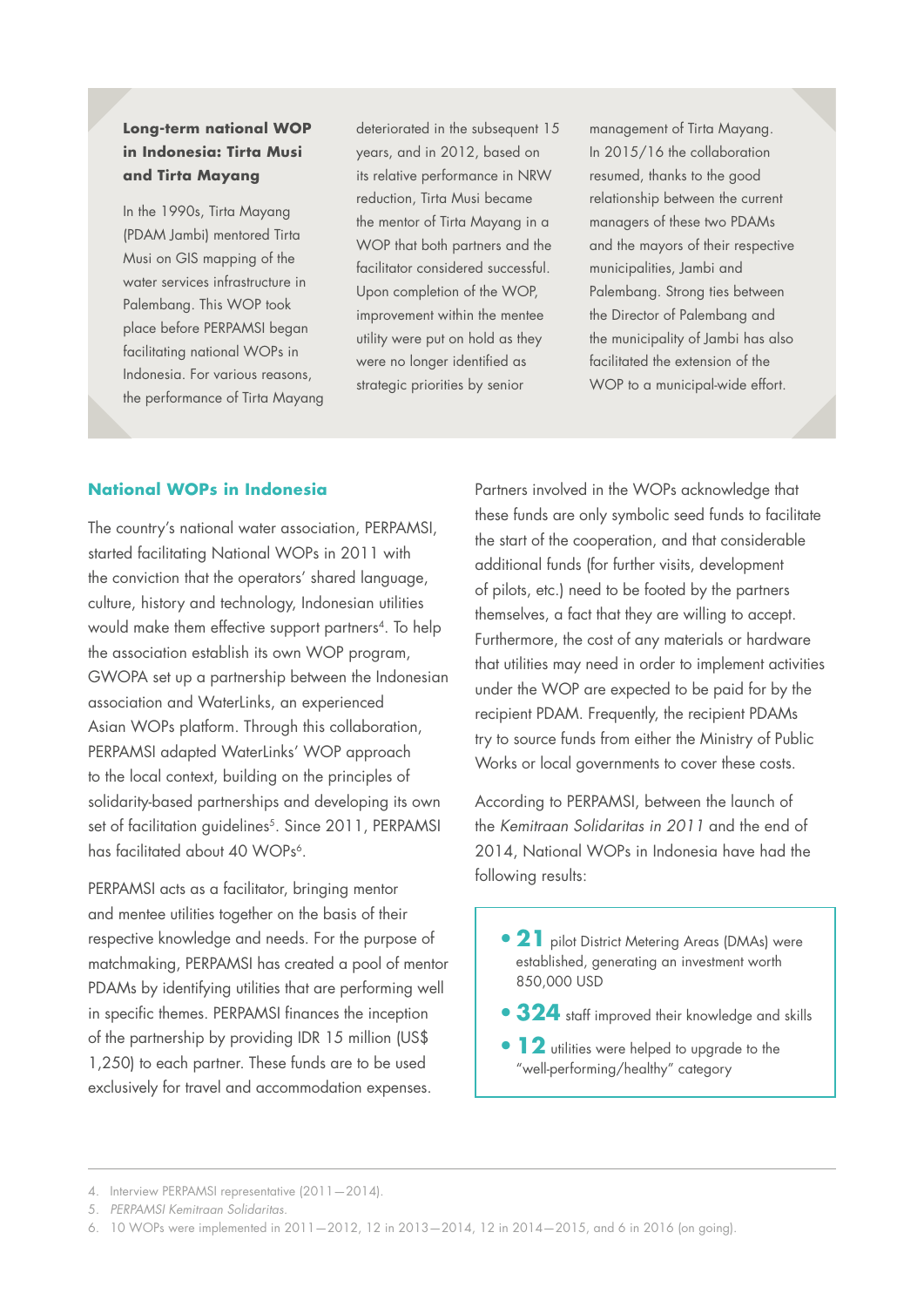#### **Lessons Learned**

Overall, the WOPs programme in Indonesia is considered to be successful and highly cost-effective. The Indonesian example exposed additional ways in which National WOPs may be more likely to produce good results, notably in the way they motivate participation and commitment to WOP success, and in how they leverage benefits that can help ensure the WOPs lead to sustainable operational improvements.

Staff motivation is an important success factor in WOPs. In Indonesia, utility staff were driven by the idea that the WOPs were contributing to improving national water services. The philosophy of *solidarity* emphasized by PERPAMSI is widely shared among utilities in the water sector this drive helped them overcome demotivating factors such as insufficient budgets, long distances travelled or limited results. Staff morale was maintained by the shared belief that they were doing it 'for the benefit of the national water sector.'

The commitment of managers, through their ability to allocate funds and human resources, is particularly instrumental in determining WOP outcomes. In Indonesia, WOPs were seen to be bolstered by professional and personal relationships between the PDAM managers. In some cases, waning WOPs were revived by friendship between the partner utilities' respective managers and in at least one case, this relationship led to an expansion of the WOP to a wider city-twinning collaboration. The tight professional network within a country also motivates managers to constructively resolve any conflicts that arise. Given that they share the same political environment, managers must manoeuvre carefully to maintain good working relationships with all parties.

Because the PDAMs are dependent on provincial and national agencies like the Ministry of Public Works for funds, managers in Indonesia are also motivated to get involved in WOPs in order to increase their chances of leveraging investment. Desire to be seen favourably in the eyes of the Ministry goes beyond motivating involvement in WOPs, but, as the

#### **National WOP between Tirta Raharja and Tirta Kepri (2012—2014)**

Tirta Raharja provides water services in the Bandung Regency on the island of Java. In 2012, Tirta Raharja became mentor to Tirta Kepri, which serves the municipality of Tanjung Pinang on Sumatra. The utilities agreed to work together to help Tirta Kepri develop and implement a workplan to reduce non-revenue water, as well as to develop an improved billing system. Tirta Kepri chose Tirta Raharja because they were familiar with the mentor's work in these areas.

At the end of the WOP, the partnership was deemed unsuccessful because measurable performance improvements were minimal.

Tirta Kepri had not been able to allocate internal funds or source external funds within the timeframe of the WOP to achieve the objectives originally envisioned. However, in part thanks to the knowledge acquired during the WOP, Tirta Kepri was later able to raise funds from local and national government to carry out the improvement program. Funds were granted on the basis of claimed *potential* for improvement, as suggested by the initial progress made through the WOP.

Meanwhile, the initial 'bad results' reflected poorly on Tirta Raharja as a mentor, and have hampered the utility's interest in engaging in any further WOPs that do not have clearly allocated budgets at the onset.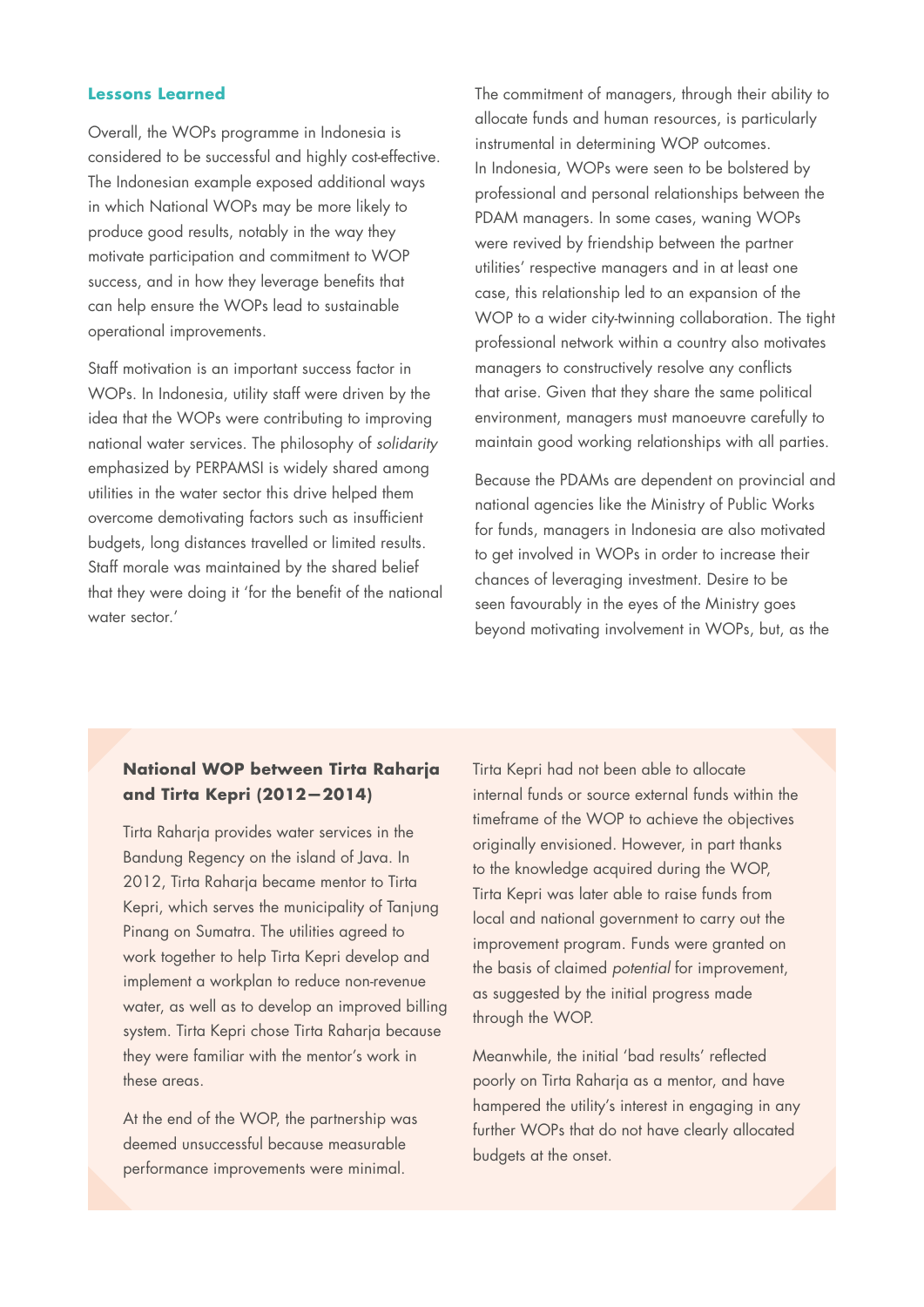Ministry looks seriously upon the WOP results, also incentivizes the PDAM managers to ensure they are successful. Mentor, as well as mentee, reputation is at stake when a WOP does not achieve its objectives, with potential consequences for fund acquisition.

National WOPs are also helping some Indonesian operators access finance by tapping mentee operators into state financing opportunities and strategies. As all utilities in Indonesia are subject to the same norms and procedures for accessing finance, national WOPs allow utilities to benefit from other's experience in obtaining funds for physical improvements. Though never identified as an explicit improvement track within Indonesia's WOPs, mentee operators commonly leverage funds as a result of these informal exchanges, with considerable positive consequences for operational improvements.

#### **Opportunities to extend National WOPs in Other Countries**

WOPs between utilities within the same country are known to have been taking place to greater or lesser extents in Mexico, Honduras, Columbia, Nigeria and Greece. Some of these countries have established

formal WOPs programmes and are members of the Global Water Operators' Partnerships Alliance. Other countries are not linked in to this international network but do WOPs quietly within their borders.

The Indonesia case suggests that dynamics created by the shared governance framework of the utility partners are likely to increase the likelihood of WOP success. This is in addition to recognized advantages of knowledge exchange between partners with shared culture and language, and the cost savings of exchanging with nearby neighbours. These further benefits may be particularly evident in Indonesia where water utilities are linked within and highly dependent upon the political environment, however similar benefits are likely to be apparent in other National WOPs contexts.

The study of these partnerships in Indonesia suggests that National WOPs provide a low-cost and highpotential mode for developing water utilities' capacity that merit being considered for formalization and scale-up within other countries. These WOPs programmes could also benefit from the exchange of WOPs knowledge and documented good practice by joining the community of WOPs practice, the Global Water Operators' Partnerships Alliance.

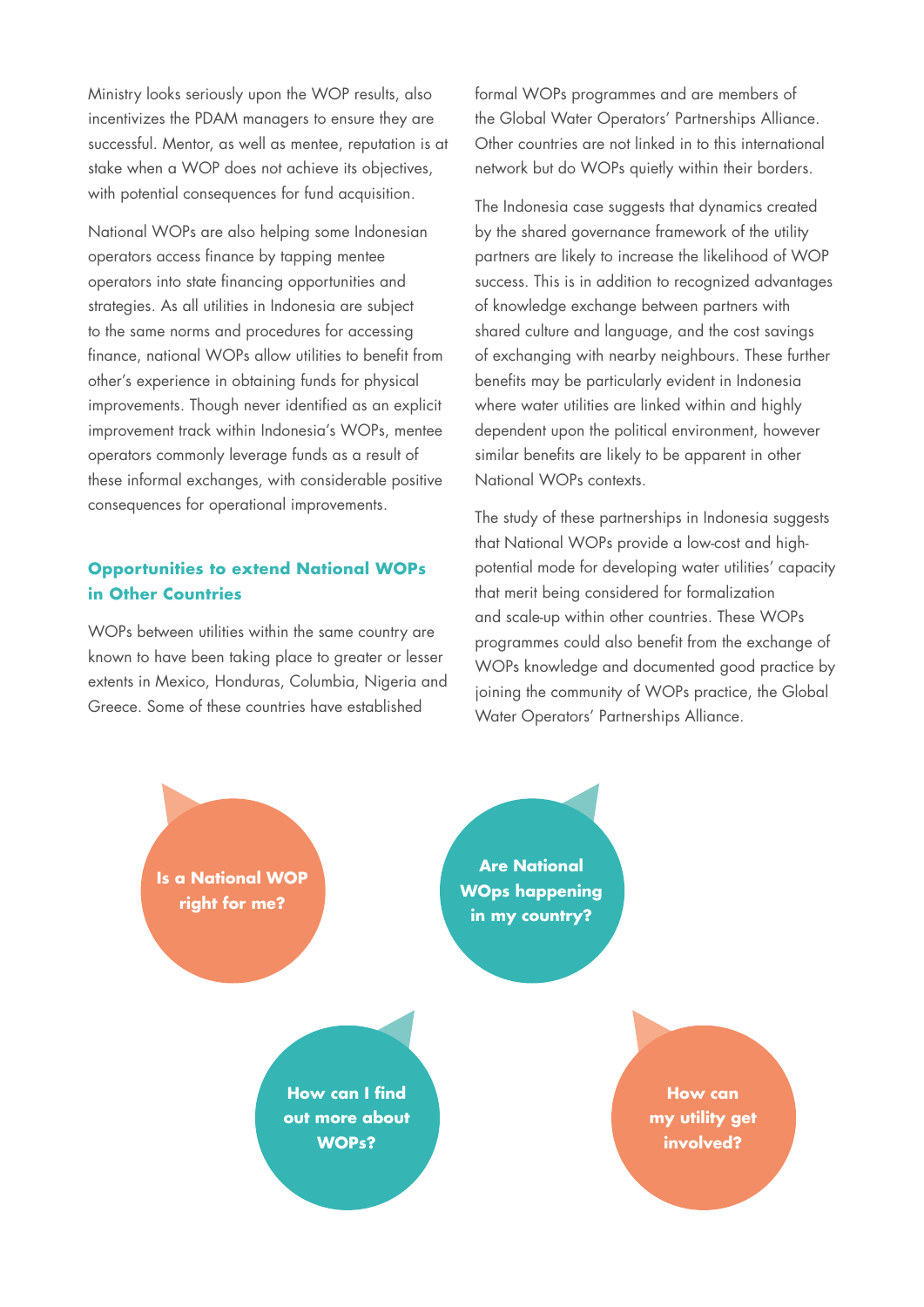Contact us to find out more about National WOPs

**info@gwopa.org gwopa.org**

### References

Australian Aid 2013. Indonesian Infrastructure – Five Years and Beyond: Key Themes and Priorities for the 2015—19 Development Plan. Technical Report.

BPPSPAM 2013. Kinerja PDAM – Semester I. Ministry of Public Works Indonesia.

Dawes, S.; Gharawi, M. and Burke, B. 2011. Knowledge and Information Sharing in Transnational Knowledge Networks: A Contextual Perspective. *Proceedings of the 44th Hawaii International Conference on System Sciences.*

Dawes, S. and Prefontaine, L. 2003. Understanding New Models of Collaboration for Delivering Government Services. Communications of the ACM, 46 (1): 40-42

GWOPA 2013. GWOPA Strategy 2013—2017. Global Water Operator's Partnerships Alliance. United Nations Human Settlements Programme (UN-HABITAT). Barcelona, 2013.

Hadipuro, W. 2010. Indonesia's Water Supply Regulatory Framework: Between Commercialisation and Public Service? *Water Alternatives* 3(3): 475-491.

Hashimoto, R. 2006. Hashimoto action plan: Compendium of actions. New York: United Nations Secretary-General's Advisory Board on Water and Sanitation.

IWA, GWOPA and VEI (International Water Association, Global Water Operator Partnerships Alliance Secretariat at UN-HABITAT, Vitens-Evides International) 2009. Water Operators' Partnerships – Building WOPs for Sustainable Development in Water and Sanitation. International Water Association, Global Water Operator Partnerships Alliance Secretariat at Un-Habitat, in collaboration with Vitens-Evides International.

PERPAMSI 2014. Panduan Kemitraan Solidaritas. Brochure National WOPs Indonesia.

Schwartz, K.; Tutusaus, M., Merme-Darrigrand, V and Pascual, M (forthcoming). Public-Public Solidarity: The multiple interests in Water Operator Partnerships for Urban Water Supply. *Urban Affairs Review. Under review.*

The Water Dialogues n.d.. Indonesia contextual analsysis in Water Supply and Sanitation Sector.

WSP 2009. Water Operators Partnerships: Africa Utility Performance Assessment.

World Bank 2012. Indonesia Water Investmnet RoadMap: 2011—2014. The World Bank, Ministry of Public Works Indoensia and the Water Partnership Program.